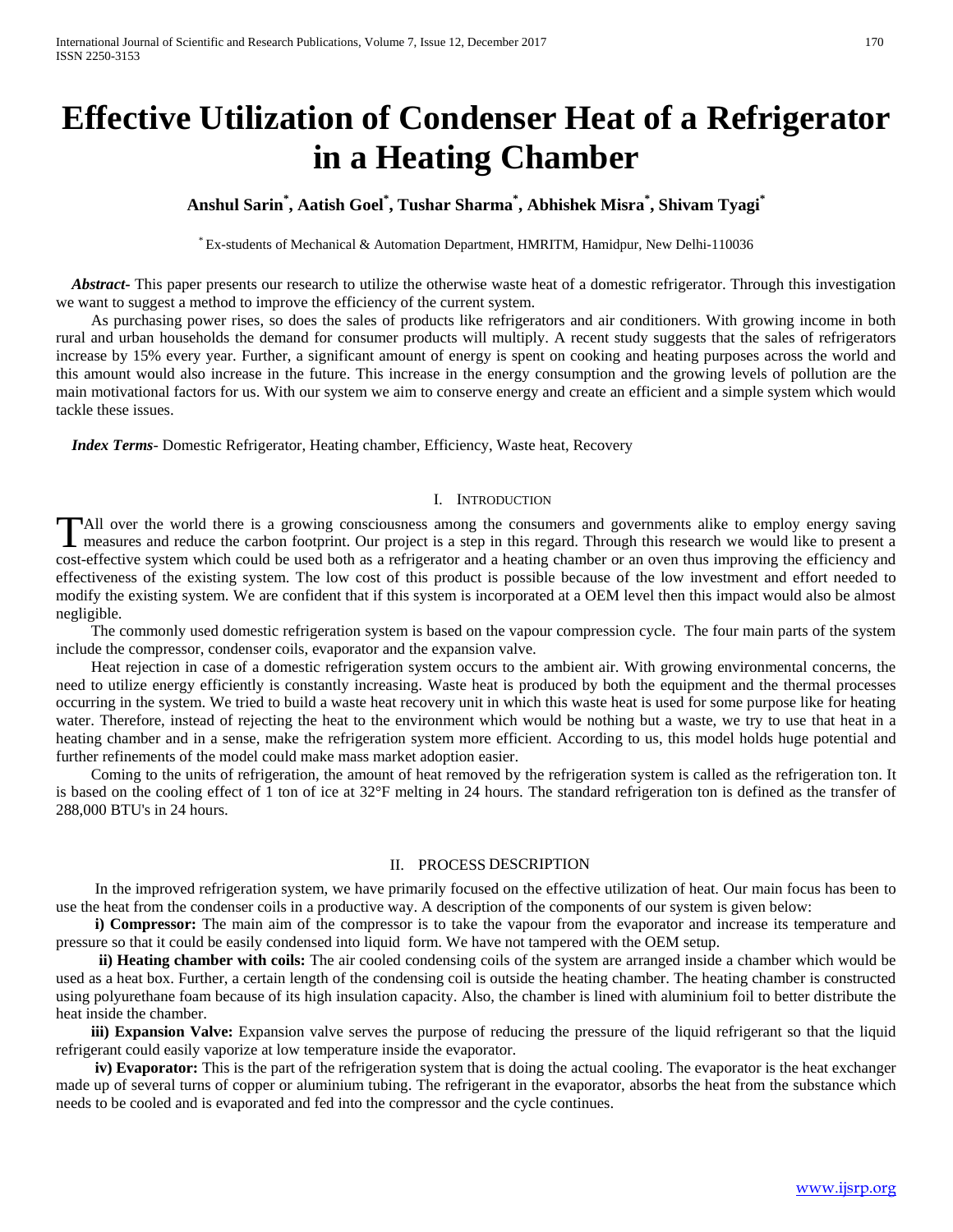





**FIG. 2: Back view of our system**



**FIG. 3: Front view of our system**

## III. EXPERIMENT

 Since in the refrigerator, the condensing coils are present on the walls of the refrigerator, some amount of heat must be going inside the refrigeration chamber. This would be putting an extra load on the compressor. Thus, the first step in performing the experiment was to get an idea about the amount of heat going inside the refrigeration chamber.

To measure the temperature of the walls, we used a surface temperature measurement device having a least count of 0.1 °C.

### **Observations:**

Ambient Temperature of the surrounding was 27°C The k factor of the PU foam is 0.025W/mK. Dimensions of foam are: 0.7\*0.695\*0.027 m<sup>3</sup> To calculate the amount of heat going inside the refrigerating compartment **Fourier's Law of heat conduction** was used. Mathematically, it can be represented by the equation:

$$
Q = -k * A \frac{dt}{dx}
$$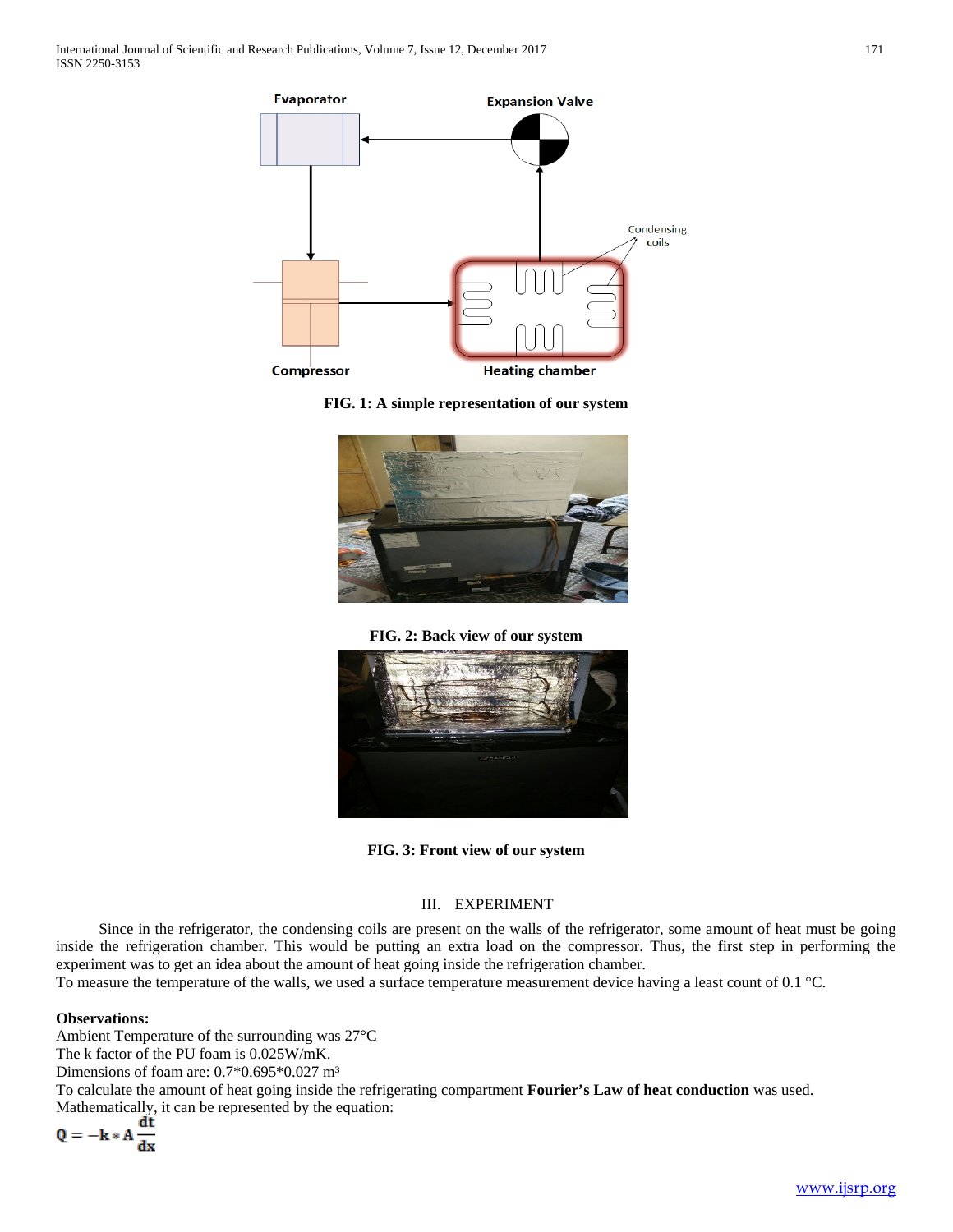| Where, |     | 1S                                                       | the             | heat | flow         |    | rate<br>by |    | conduction |                    | $(W \cdot m^{-2})$     |
|--------|-----|----------------------------------------------------------|-----------------|------|--------------|----|------------|----|------------|--------------------|------------------------|
| 61.2   |     | the                                                      | thermal         |      | conductivity | ΟĪ | body       |    | material   | $(W \cdot m^{-1})$ | $^{-1} \cdot K^{-1}$ ) |
| `A`    | the |                                                          | cross-sectional | area | normal       | to | direction  | ΟÌ | heat       | flow               | $(m^2)$                |
|        |     | 'dT/dx' is the temperature gradient $(K \cdot m^{-1})$ . |                 |      |              |    |            |    |            |                    |                        |

The '-ve' sign of equation is to take care of decreasing temperature along with the direction of increasing thickness or the direction of the heat flow.

First, we calculated the temperature at the inside and outside of the two walls of the refrigerator and the compressor.

The following calculations were made:

A=Length\*Breadth  $Q1 = [kA(t2-t1)]/L$ Area=0.4865 m<sup>2</sup>.  $Q1 = 14.843 \text{ W/m}^2$ 

# **II. Heat going inside on right side**

 $Q2 = [kA(t2-t1)]/L$ Q2= [0.025\*0.4865(36.9+1.95)]/0.027 Q2= 17.500 W/m²

# **Total Heat going into the refrigerating compartment**

 $Q = Q1 + Q2$ Q= 32.343 W/m²

# **Dimensions of the heating chamber:**

| Length: $0.35m$                | Breadth: $0.35m$ | Height: $0.25m$                 |
|--------------------------------|------------------|---------------------------------|
| Thickness of each wall: 0.025m |                  | Volume of the cavity: $0.018m3$ |

Ambient Temperature of the room:  $30.2^{\circ}$ C.

| S.no      | Left<br>wall(inside)<br>$\rm ^{\circ} C$ | Left<br>wall(outside)<br>$({}^{\circ}{\rm C})$ | <b>Top</b><br>$({}^{\circ}C)$ | <b>Right</b><br>wall(inside)<br>$({}^{\circ}C)$ | <b>Right</b><br>wall(outside)<br>$(^{\circ}C)$ | <b>Compressor</b><br><b>Temperature</b><br>$(^{\circ}C)$ |
|-----------|------------------------------------------|------------------------------------------------|-------------------------------|-------------------------------------------------|------------------------------------------------|----------------------------------------------------------|
|           |                                          |                                                |                               |                                                 |                                                |                                                          |
| -1.       | 3.2                                      | 35.2                                           | 27.3                          | $-1.3$                                          | 37.5                                           | 59.1                                                     |
| <u>L.</u> | 2.0                                      | 35.9                                           | 26.5                          | $-2.6$                                          | 36.3                                           | 59.4                                                     |
|           |                                          |                                                |                               |                                                 |                                                |                                                          |
| Mean      | <b>2.6</b>                               | 35.55                                          | 26.9                          | $-1.95$                                         | 36.9                                           | 59.25                                                    |

**TABLE 1:** Observations for heat going inside the refrigerator

| S. No          | Time(minutes) | Temperature( ${}^{0}C$ ) |
|----------------|---------------|--------------------------|
| $\mathbf{1}$   | $\Omega$      | 26.2                     |
| 2              | 10            | 30.2                     |
| 3              | 20            | 34.2                     |
| $\overline{4}$ | 30            | 38.2                     |
| 5              | 40            | 42.3                     |
| 6              | 50            | 46.8                     |
| $\overline{7}$ | 60            | 49.9                     |
| 8              | 65            | 51.6                     |

**TABLE 2: Observation for heat gained by the water**

# **I. Area of the foam III. Heat going inside on left side**

A=0.695\*0.7  $Q1 = [0.025 * 0.4865(35.55 - 2.6)]/0.027$